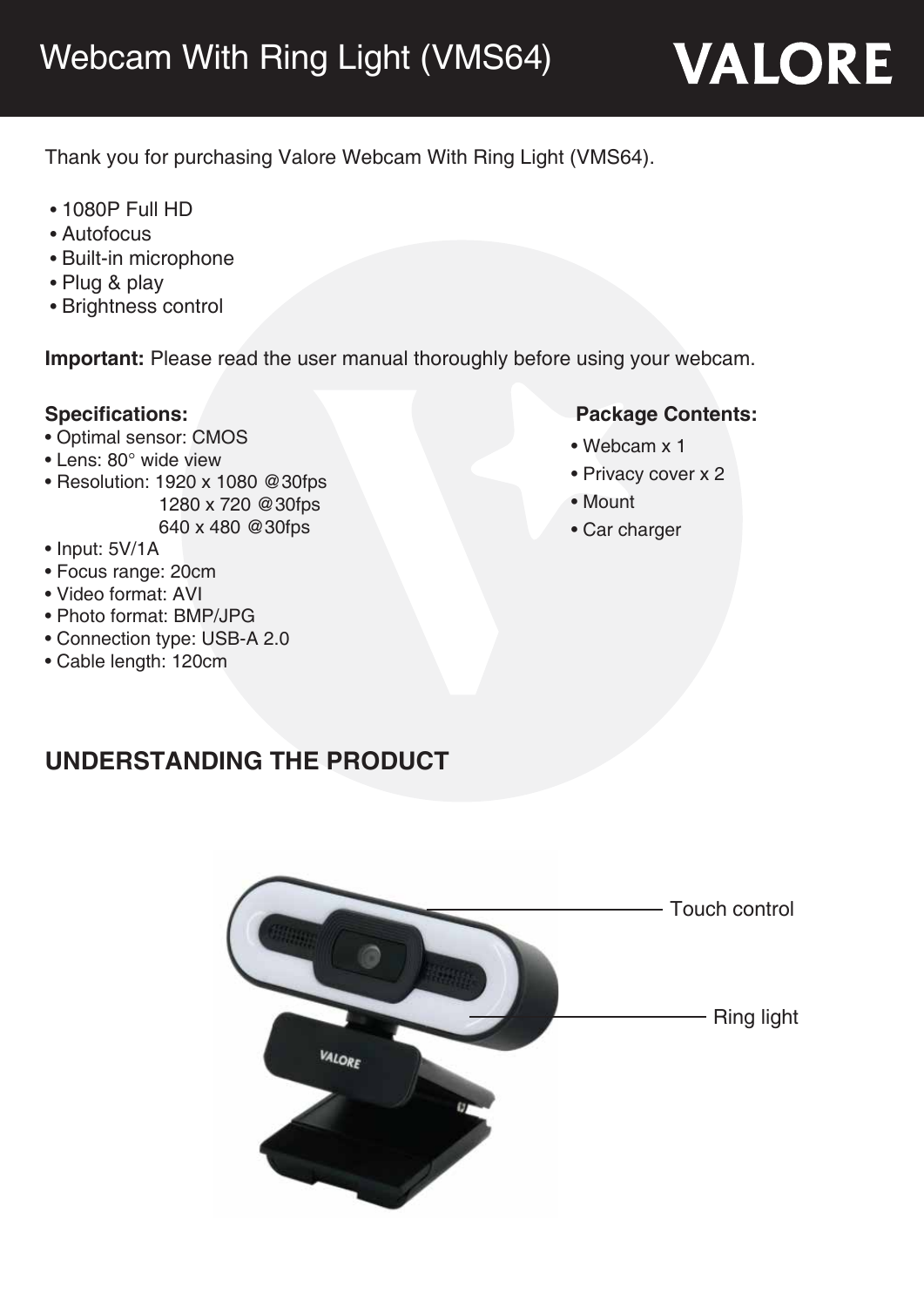# **START USING THE WEBCAM**

#### **Install Webcam**

Put the webcome where you want it - on a computer display, desktop or a tripod.





For placement on computer display, open webcam clip. Place webcam on top of the display and make sure clip is firmly mounted.





Connect webcam to computer via the USB interface.



There might be a film to protect the webcam. Please peel off protective film to ensure clear visual.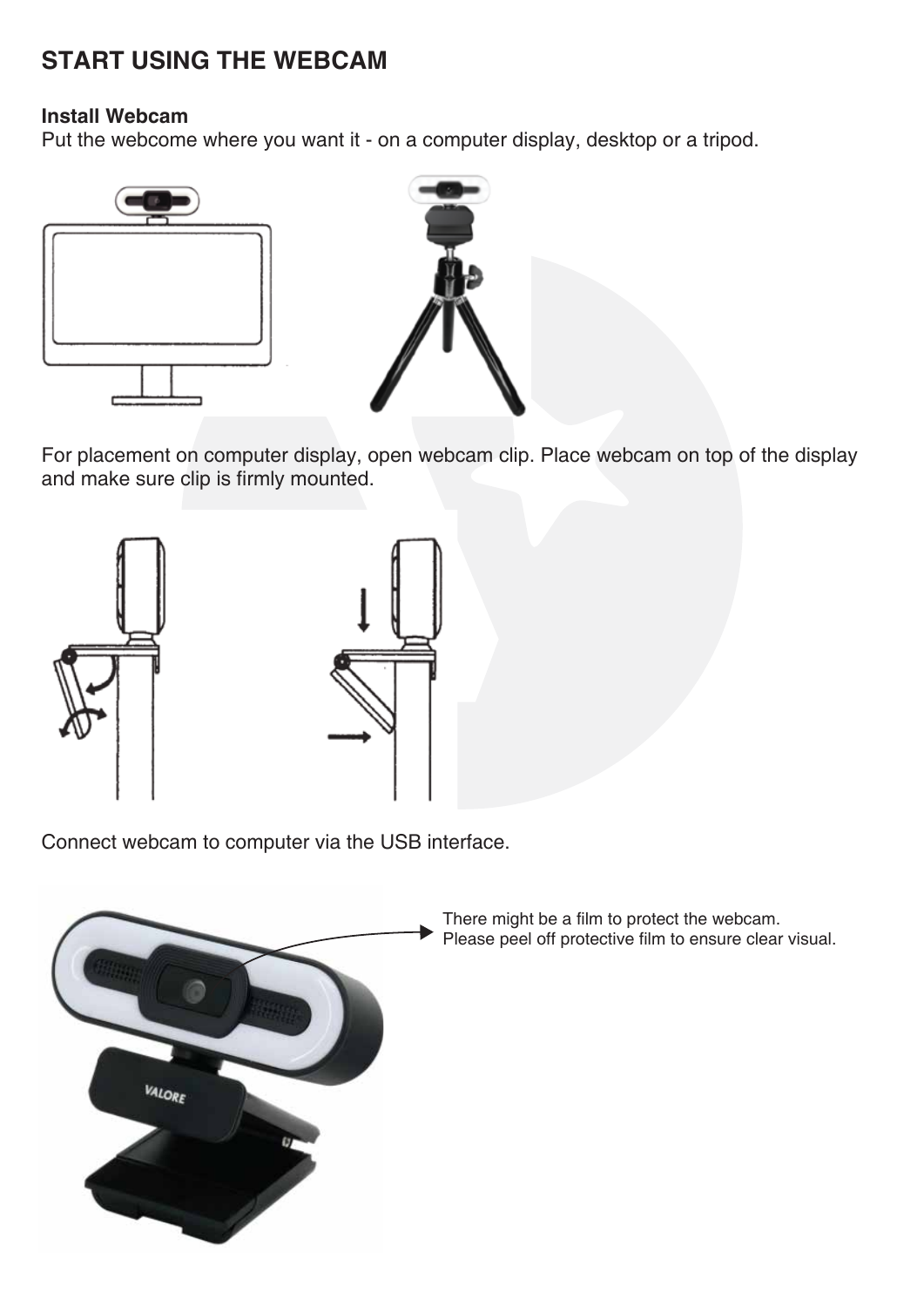Brightness control Long press touch control to change brightness

Colour mode Short press touch control to change colour mode.